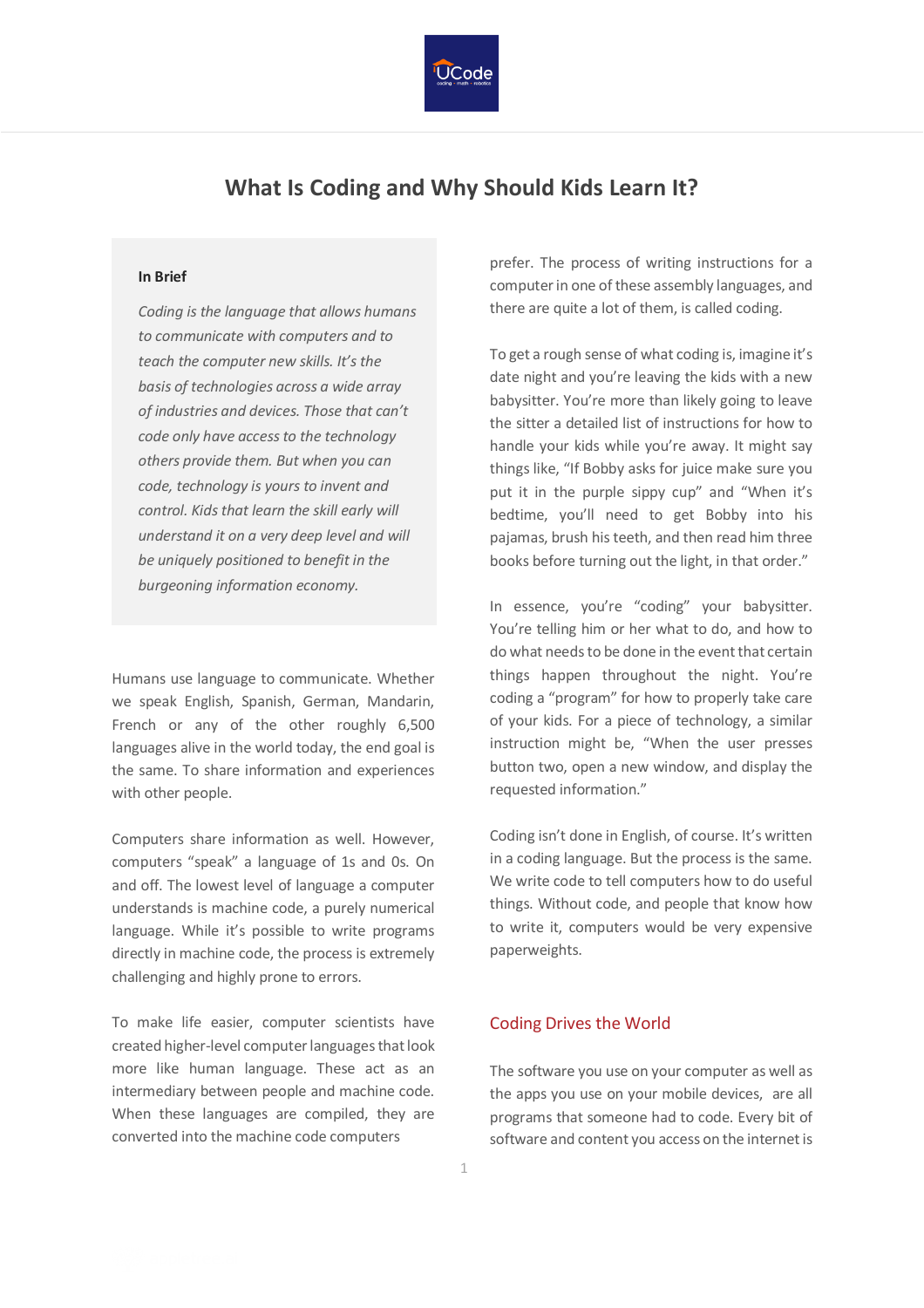

based in code. The very structure of the internet itself is founded in code.

In fact, every piece of technology that we interact with on a daily basis were written with code. Every database, across every industry, from medicine to law, education, government, and energy, were built by coders. It's not an overstatement to say that today's global economy, from stock and bond markets, investment banking, monetary funds, and nearly every single retail purchase are influenced both directly and indirectly by the work of smart, industrious, and dedicated coding professionals.

There is no other career that touches so many different industries, objects, and people. The world runs on technology, and technology runs on code. Therefore the world runs on code, and coding is the key to this world.

#### Learning to Code Gives Kids Control

Computers and other digital technologies are enormously powerful. But when you don't know how to code, you can only use them as other people have decided they can be used. You can use the programs that other people have created, but if those tools don't do exactly what you want them to do, or if the tool you really need hasn't been created, you're out of luck.

When kids can code, they can create the tools they need. They can write their own programs and

design them to their exact specifications. They can take ideas from existing programs and then improve them. Coding frees them from the limited, incomplete software and app choices other people are offering and allows them the power to invent anything they can dream of. Coding makes them creators, not consumers.

# Learning to Code Gives Kids the Keys to the Future

Programming a computer is just the beginning. As mentioned, the world runs on technology, and all of that technology is controlled by code. The child that learns to code will have a world of possibilities open to them. They'll have an extremely marketable skill and will be able to design their ideal career. They'll be qualified to work on systems in any industry and contribute to projects that can literally change the world.

The irony is that all of this technology is replacing jobs in other areas. AI and machine learning algorithms are getting smarter every year. Autonomous vehicles are just over the horizon. When the technology is widely adopted, millions of driving jobs, from taxis to truckers, will be eliminated.1 Low-skilled manufacturing jobs were outsourced or replaced by robots decades ago, and newer robots and artificial intelligence are gaining the ability to replace more skilled workers as well.<sub>2</sub>

<sup>1 &</sup>quot;Self-driving cars will destroy a lot of jobs—they'll also create a lot | Ars ...." 24 Aug. 2018[, https://arstechnica.com/tech](https://arstechnica.com/tech-policy/2018/08/self-driving-cars-will-destroy-a-lot-of-jobs-theyll-also-create-a-lot/)[policy/2018/08/self-driving-cars-will-destroy-a-lot-of-jobs-theyll-also-create-a-lot/.](https://arstechnica.com/tech-policy/2018/08/self-driving-cars-will-destroy-a-lot-of-jobs-theyll-also-create-a-lot/) Accessed 1 Aug. 2019.

<sup>2</sup> "AI should worry skilled knowledge workers too - Brookings Institution." 8 Nov. 2017, [https://www.brookings.edu/blog/techtank/2017/11/08/ai-should-worry-skilled-knowledge-workers-too/.](https://www.brookings.edu/blog/techtank/2017/11/08/ai-should-worry-skilled-knowledge-workers-too/) Accessed 1 Aug. 2019.